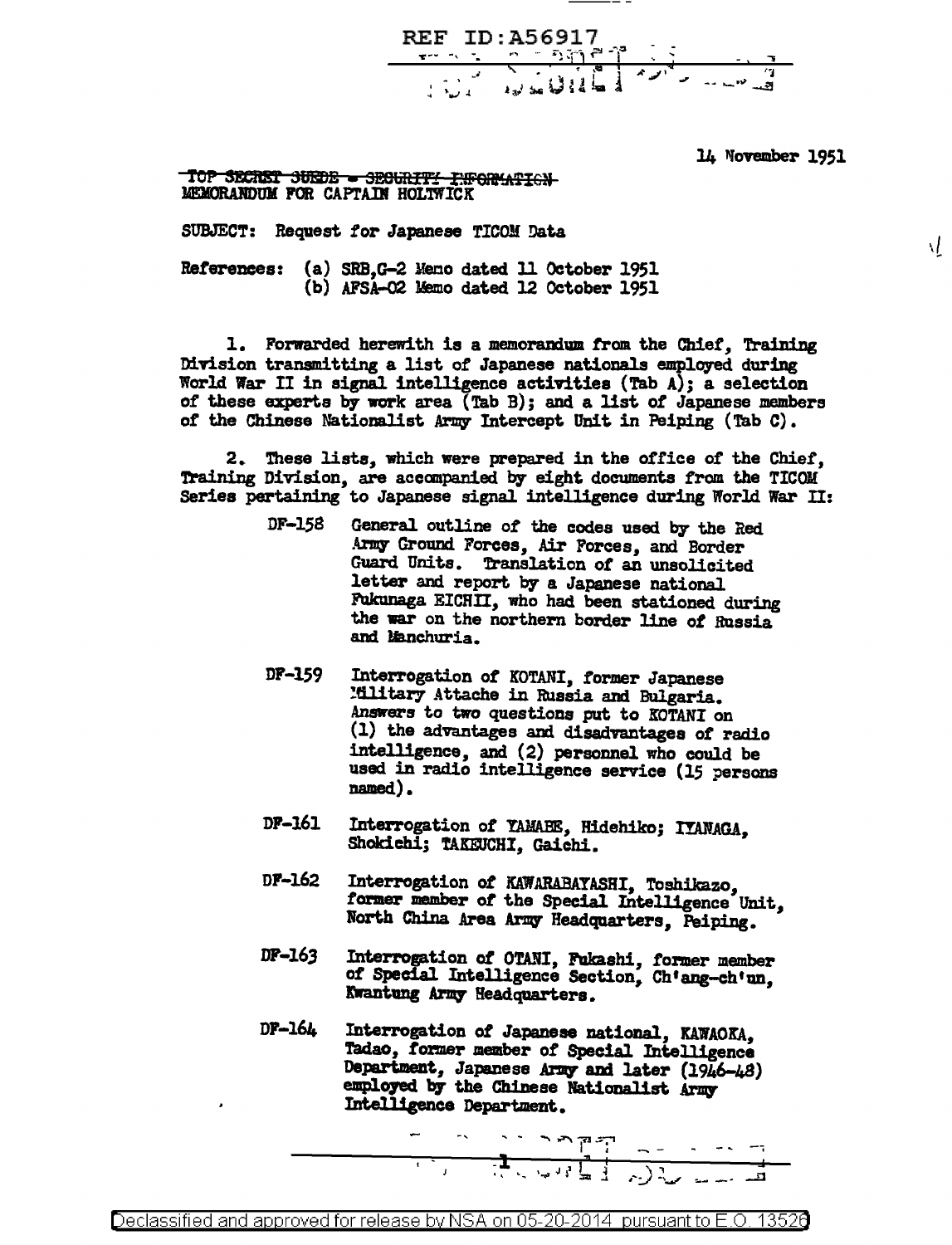# REF ID: A56917

l4 November 1951

SUBJECT: Request *tor* Japanese TICOU Data

DF-169 Reports on the Cryptanalytic Section of the Japanese Foreign Office. Translation *ot* 13 Japanese TICOM reports resulting from the investigation *ot* the Japanese Foreign Office.

-~---~----~-~------------~-----------

TICOM/S-2 Analysis and evaluation of the Japanese Intelligence Service and its effect on United States security. A study made from material available from TICOM and other sources through 1945.

3. The above list, which comprises those Japanese TICOM documents which have been issued in the TICOM series, form only a small proportion *ot* the Japanese documents available in the T!COll tiles, the great majority of which have not been issued in any form and remain untranslated. These documents (referred to in the appended lists as JT/LXV, JT/XVI, etc.) are held in the original by the Chief, Training Division and are not available, for the most part, except in the Japanese TICOM collection. To examine these files thoroughly and to obtain the maximum amount *ot* intelligence available from. them would require the services *ot*  a person skilled in the Japanese language and in the techniques *ot*  research. Since the Chief, Training Division does not have on his staff a person with these qualifications, it is recommended that consideration be given to the assignment *ot* a competent person to this task, particularly in view of the revived interest in Japanese signal intelligence activities.

4. It will be noted that the list forwarded by the Chiet, Training Division contains only 60 names. I have been informed that this list was compiled with a view to selecting those Japanese who are considered to be the most competent or most easily available. There are, of course, hundreds of names to be abstracted from the files, particularly with the aid of a Japanese translator, and this might well form a part of the project suggested above in paragraph 3.

> WILLIAM F. FRIEDMAN Consultant

Inclosures: 4 *a,.. ot* Tabs A,B,C, DF-158,159,161,162, 163,169 TICOM/S-2  $cc:$  AFSA- $14$ j • ~J J ;"'°"" I" I .\_"' T - - II  $\frac{1}{2}$  ...  $\frac{1}{2}$  ...  $\frac{1}{2}$  ...  $\frac{1}{2}$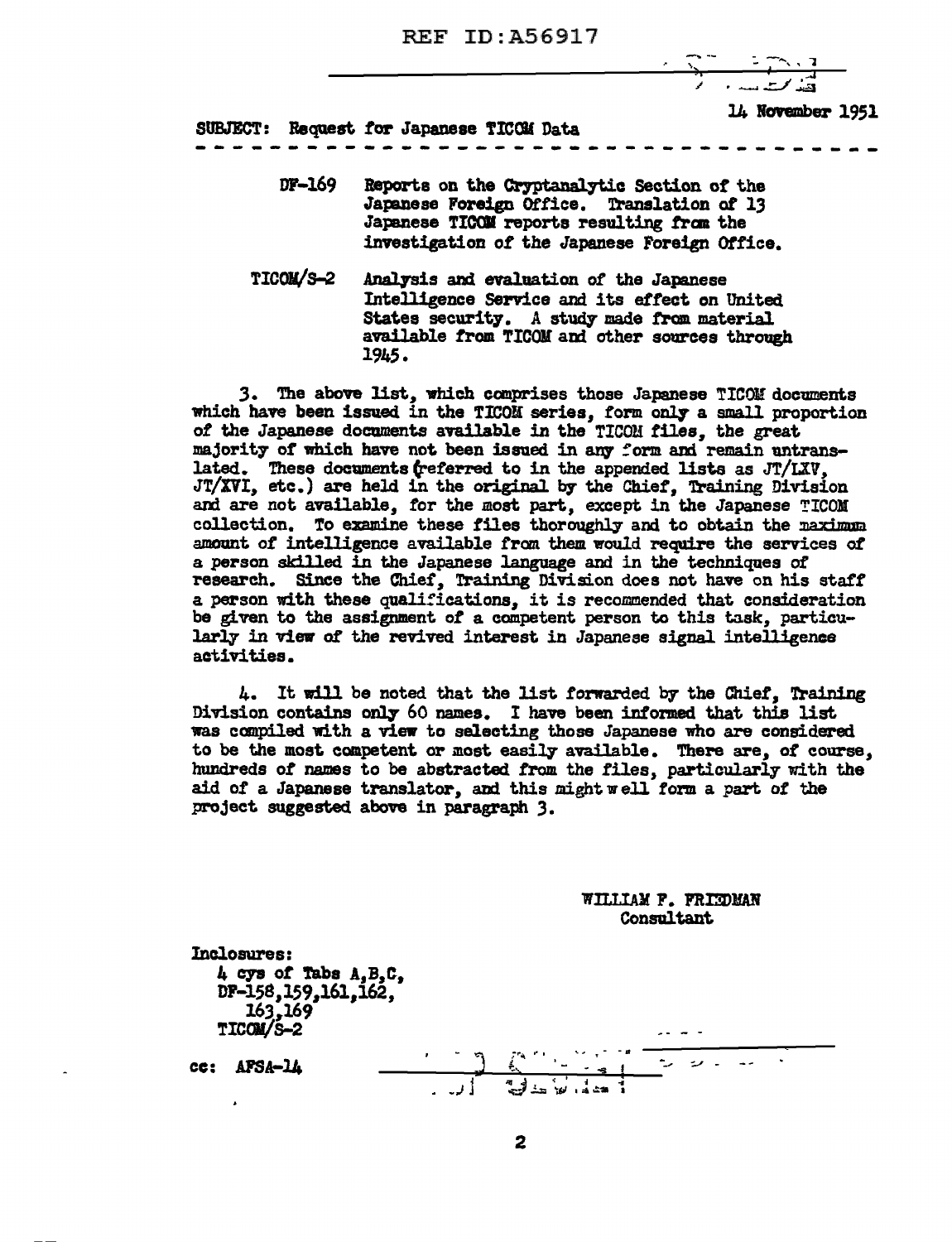**REF ID:A56917** 

SECRET By Authority of the ARMY SECURITY AGENCY Commaing WASHINGTON, D. C. Initials

RESULTS OF AXIS ANALYSIS OF UNITED STATES COMMUNICATIONS AS REVEALED BY TIGON AND OTHER SOURCES OF INTELLIGENCE

**DIATHE** 

In Three Volumes

VOLUAR C - GERMAN TRAFFIC ANALYSIS OF

UNITED STATES COMMUNICATIONS

Prepared under the Direction of the OHIEF, ARMY SEOURITY ACENCY

16 Apricab 1016

ことについる感

COMY NO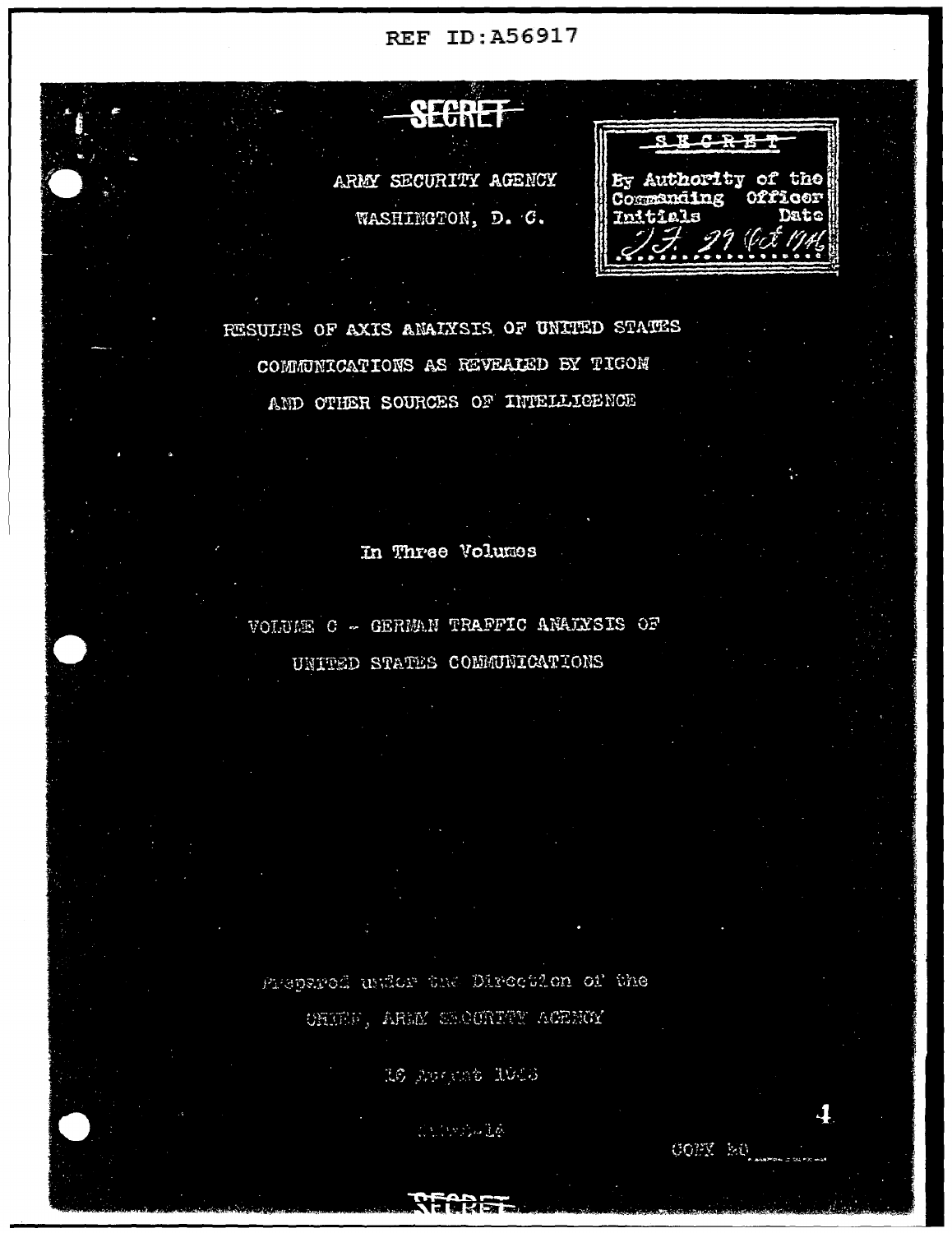# VOLUAE C

69.I

REG' TIDLAS

# GERMAN TRAFFIC ANALYSIS

 $OF$ 

UNITED STATES COMMUNICATIONS

# TABLE OF CONTENTS

| introunction        |                                                  |
|---------------------|--------------------------------------------------|
| Chapter I           | Excerpts of Pertinent Information, P.L.          |
| Chapter II          | German Intercept and Traffic Analysis Units, P.9 |
| <b>Chapter III</b>  | Security of United States and British            |
|                     | Communications, P.10                             |
| Chapter IV          | Information Available to the Germans             |
| Chapter V           | Advance Warnings of Operations                   |
| Chapter VI          | Use of Captured Allied Materials                 |
| Chapter VII         | German Countermeasures and Deception             |
| Chapter VIII        | Work on Traffic of Other Countries               |
| Chapter IX          | Summary                                          |
| Tab<br>$\mathbf{A}$ |                                                  |
| Tab<br>$\bf{B}$     |                                                  |
| Tab<br>C            |                                                  |
| Tab<br>D            |                                                  |
| moh<br>ъ            |                                                  |

upan 门或可耐冒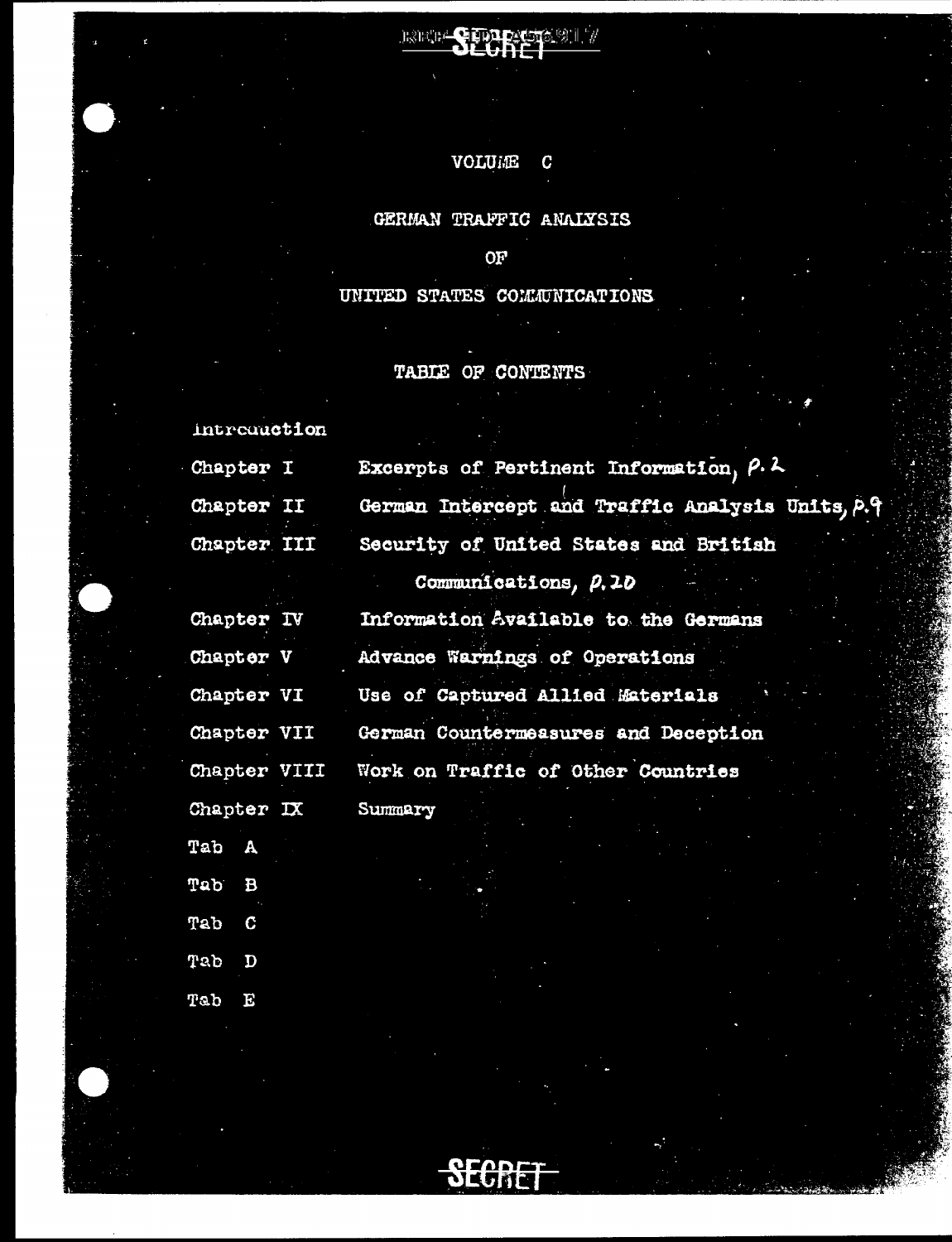## VOLUME C

**BEE SHORE TABLE** 

# GERMAN TRAFFIC ANALYSIS

#### OF

# UNITED STATES COLLUNICATIONS

## **INTRODUCTION**

|  |  |  |  |  |  |  |  |  |  |  |  |  |  |  |  | $\mathcal{F}$ and an index control of |  |
|--|--|--|--|--|--|--|--|--|--|--|--|--|--|--|--|---------------------------------------|--|
|  |  |  |  |  |  |  |  |  |  |  |  |  |  |  |  |                                       |  |
|  |  |  |  |  |  |  |  |  |  |  |  |  |  |  |  |                                       |  |
|  |  |  |  |  |  |  |  |  |  |  |  |  |  |  |  |                                       |  |
|  |  |  |  |  |  |  |  |  |  |  |  |  |  |  |  |                                       |  |

Purpose and Scope.-- This volume discusses the ex-J. . tent of German successes in Traffic Analysis and the exploitation of violations in Transmission and Procedure Security of United States Army and Air Forces cryptographic systems.

Source Materials. -- The materials on which this  $2$ volume is based include TICOM (Target Intelligence Committee) material; Signal Operating Instructions (SOI's) of various<br>United States Army and Air Force units; certain War Department publications; press releases; and other material. The TICOM material includes interrogation reports of German and Italian prisoners of war; written home-work assigned to German Signal Intelligence personnel, in order to obtain more detailed information than could be brought out in oral questioning; and various captured documents. The captured docu-ments consist mainly of translated German military reports, a German War Diary, and technical instructions.

References.-- A complete list of the various refer-3. ences, documents, Intelligence reports, personalities, organ-<br>izations, and definitions will be found in Tab A.

Evaluation of Intelligence. -- In evaluating the 4. activity of the German traffic analyst some caution must be exercised. The prevailing habit is to classify all intelligence which the enemy is known to have gained as being of equal value to the enemy. This habit leads to errors of judgment. It is impossible to judge the worth of information made available to the enemy unless, and until, it has been ascertained what successful use he has been able to make of that intelligence.

> **ACADET OLUME**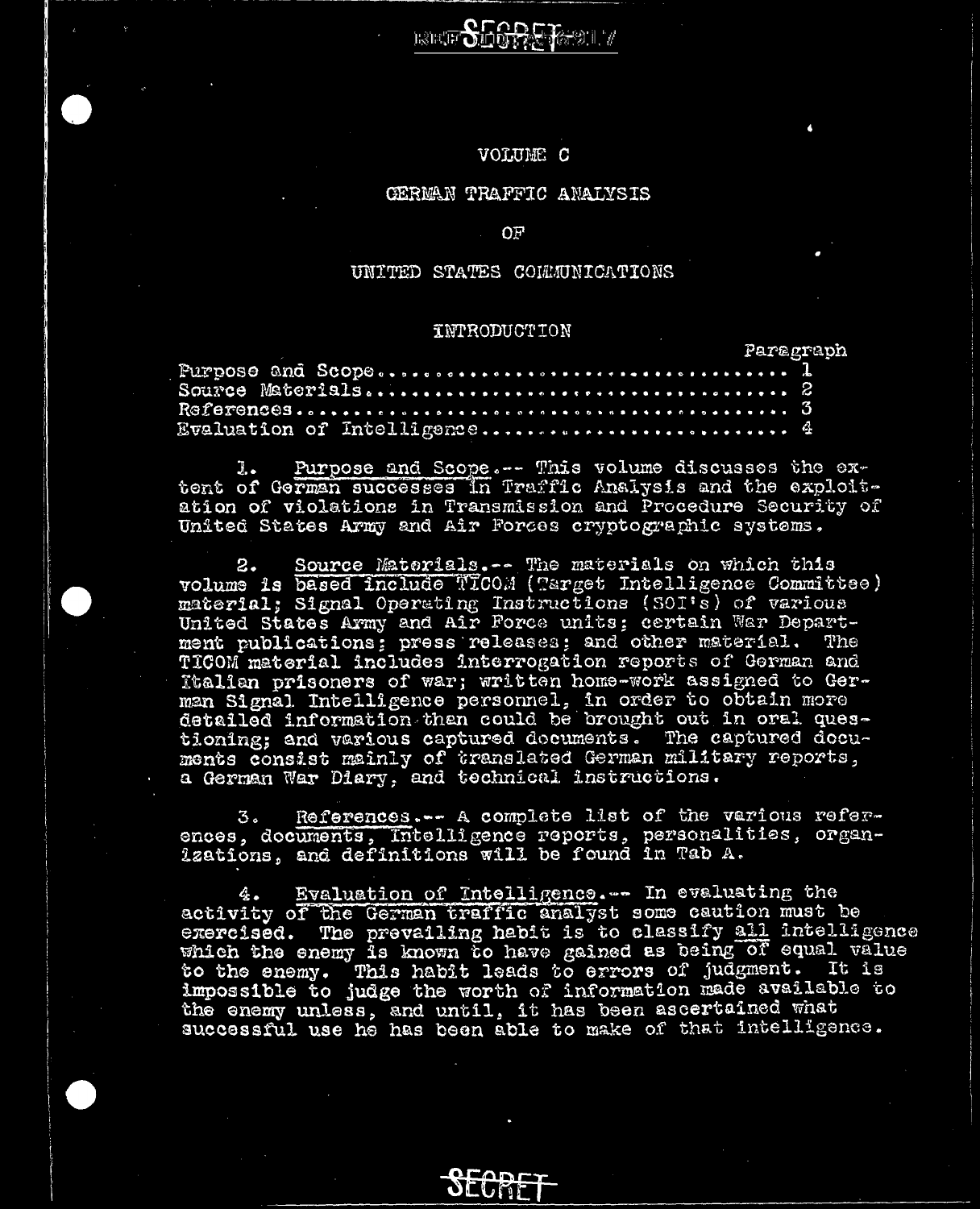B3BCB/ | HH) : 20, 56, 91 | 7

## VOLUME

# Chapter I

# EXCERPTS OF PERTINENT INFORMATION

Excerpts of Pertinent Information...  $\ldots$  5

 $5.$ Excerpts of Pertinent Information.-- The following excerpts from the subject matter in this volume gives a synoptic picture of German successes in intercepting and analyzing Allied traffic during World War II.

Paragraph

head of the Signal Intelligence "Colonel  $a.$ Agency of the Air Force High Command (OKL/LN), had a very poor opinion of Allied security, and said that Allied signals were careless to a degree that would not have been tolerated by the German Armed Forces. He agreed that, with the material superi-<br>ority in possession of the Allies, this lack of security did not make any difference in the outcome of the war. He felt, however, that if the Allies had not been in that particular position the story would have been quite different." (Chapter

III, paragraph 13, page 20).<br>b. "In contrasting the procedure standards of the American and British forces on the Western front, and those of the Russians on the Eastern front, the Western front standards were found to have been the better." (Chapter III, paragraph 13, page  $21$ ).

"From the intercept of plain text and other traffic c. of the United States Army, the Germans had a complete picture of our army organization and even names of officers down to Captain, their units and locations. Minety-five percent of the information contained in a manual issued to the German troops on the organization of the American Army was gained from radio intelligence. American nets were identified by solving traffic, by operators' characteristics, and by captured Signal Operating Instructions (SOI's). Up until December 1944 our Army Call Sign Book had been almost completely reconstructed with the aid of captured sequence charts." (Chapter III, paragraph  $14$ , page  $21$ ).

2.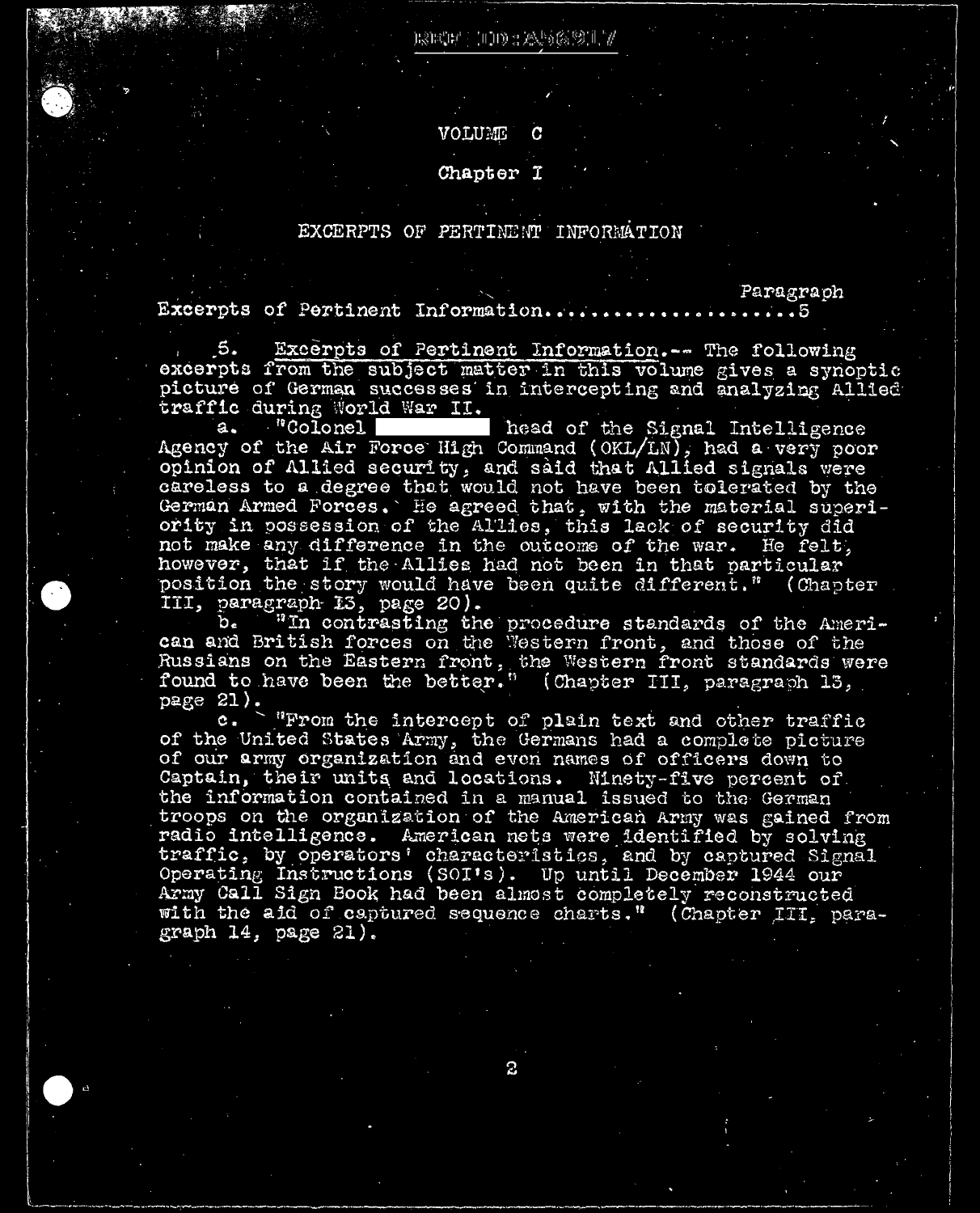"Colonel d. cipher expert of the Signal Intelligence Agency of the Supreme Command Armed Forces (OKW/Chi), stated that it was not at all surprising that some Converter M-209 and American Strip traffic was read by the Germans, since mistakes in the use of these systems were made in one out of every three messages." (Chapter III, paragraph 14, page 22)

"In the United States Army on the Western front, some  $e:$ units used names of places in Italy as cover names, such as CASSINO, CASERTA, etc., which led the Germans to assume that these were units transferred from the Italian front. Formations coming from England used names such as MAYFAIR, PICCADILLY, etc., identifying England as their staging area." (Chapter

III, paragraph 14, page 22)<br>f. "Although the traffic transmitted by Allied observation posts was sent in clear and transmitted by radio sets using low power, it was frequently audible to the Germans and intercepted by them. This traffic was concentrated upon,<br>by monitoring operators, for then the Germans had time to institute evasive action." (Chapter III, paragraph 14, page 23)

"American radio and radio-telephone traffic afforded ደ. a greater amount of data to German traffic analysts than did chief of Telecommunicathe British traffic. Colonel tions of the Signal Intelligence Agency of the Supreme Com-<br>mand Armed Forces (OKW/Chi) stated that United States radio<br>security was generally good on tactical nets but that supply and liaison nets gave everything away, including United<br>States order of battle and intentions." (Chapter III,<br>paragraph 14, page 23)

h. "The United States Army Air Forces did not change their call signs from May 1944 (just before the invasion of France) until the end of the war. From moves and reinforcements in air units, simultaneous moves and reinforcements in the ground forces could be assumed and observed by the Germans.

"United States Air Support Parties (ASP's) did not change their cover names (radio-telephone call signs) from May 1944 until the end of the war. Thus, the ASP could be recognized immediately by the Germans when they intercepted the cover names in traffic, and the tactical army unit which each ASP supported could also be recognized. ASP's sent traffic on the frequencies allocated the army units, thereby giving the Germans another way in which to make identifications. (Chapter III, paragraph  $14$ , page  $24$ )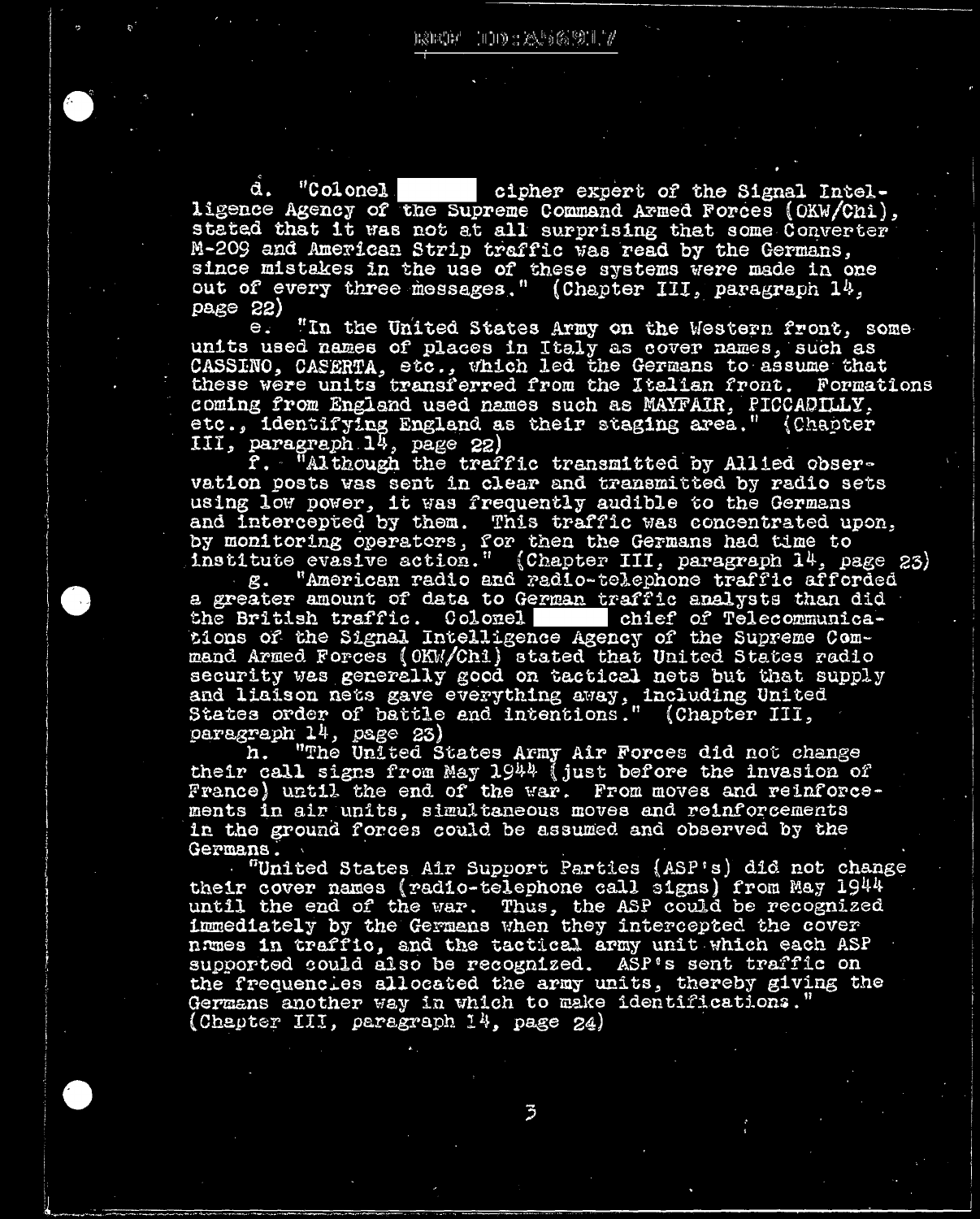$1.$ "From the careless manner in which the United States 8th Air Force handled Ats radio traffic, Lt. expert on Allied air order of battle, said 'It can be  $AD$ stated that no attack of the 8th Air Force came as a surprise. General advanced warnings were given some hours before the

raids'." (Chapter III, paragraph 14, page 25)<br>j. "Intended raids by the 15th USAAF were revealed by<br>the daily tuning operations carried out by the radio operators. The Germans could track continuously individual planes in flight by intercepting the voluminous air-to-air traffic. and by direction-finding of the Meddo and IFF (Identification Friend or Foe) radar devices. It was possible to track the TFF because it was left switched on during the entire flight." (Chapter III, paragraph 14, page 26)

"British radio transmissions and, to a greater degree, k. those of the United States, often revealed serious violations of radio discipline and cryptographic security. .... Some nets were so well known to the Germans that a change in call signs in a divisional net could be cleared up within six hours after the change became effective. ... . Allied newspapers often furnished the German cryptanalysts with 'probable words' by divulging the names of units and officers." (Chapter

III, paragraph 15, page 27)<br>1. "At the beginning of the invasion German traffic analysis results were good. They were not able to predict the invasion movements but were able to keep track of the tactical situation. Traffic analysis results continued to be good throughout the entire campaign in Western Europe, up to the Rhine, but after this could give no information on results.

gave for the Germans not being able "The reason to predict the invasion movements from traffic analysis was that traffic analysis, in his opinion, only mables one to estimate the static order of battle, not what is going to happen. That information comes from cryptanalysis of the enemy's traffic." (Chapter IV, paragraph 18, page 35)<br>m. "Dr. senior cryptographic specialist in

the Signal Intelligence Agency of the Navy High Command (OKM/4 SKL/III) said that 'The use of radio call signs, as<br>in the landing of France in June 1944, offered valuable points of attack right at the atart of the operation, which should herdly be permitted, particularly in the opening stages, even of a landing which in itself is carried out successfully.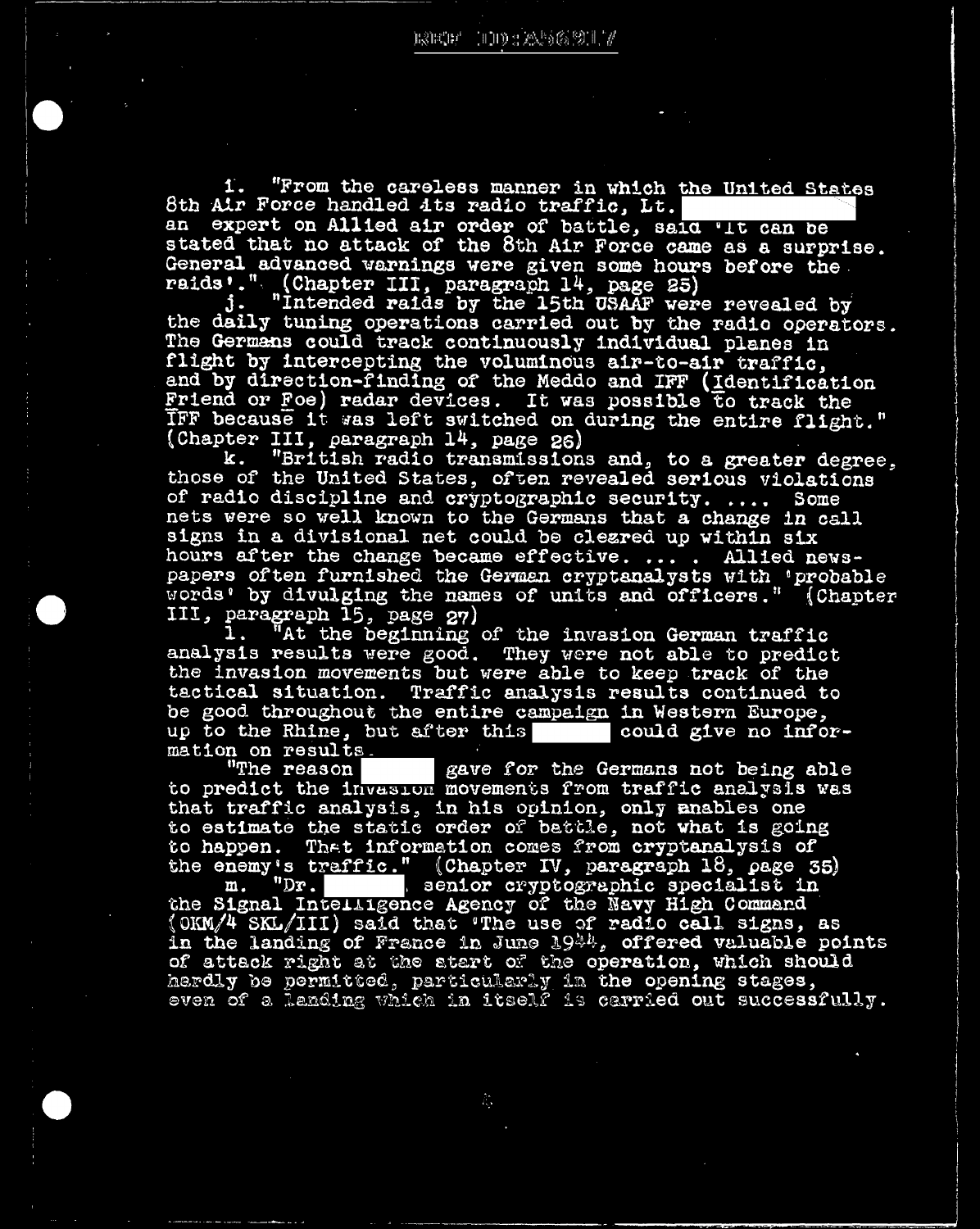Should one discover when forming one's radio call signs and delivery groups that there are not enough 3-letter groups to do it, then it would be advisable to use 4-letter groups for all the radio call signs and delivery groups. This would even be a caution against corruption."" (Chapter IV, paragraph  $18$ , page 36)

"The difficulty of the work of the German Listening n. Service was effectively increased by another call sign change which took place on D-Day itself."' (Chapter IV, paragraph 19,  $page$  40)

"'All squadrons and groups in these Commands (the  $\mathbf{o}$ . IX, XIX, and XXIX Tactical Air Commands) had fixed call signs. These call signs were known without an exception from our observation and from captured material. From this, we could say on every raid what unit and the type or types of planes in the formations were on the way. It was also possible to tell at any time what units (squadrons) had not been in action, how many had done their first operation, second, etc. These details were important for informing our own transport officers currently. "" (Chapter IV, paragraph 29, page 47).

p. "Lt. , in summing up the experiences gained<br>by the Germans nere (in the Dieppe raid) said, 'The widelyheld opinion that urgent messages could quite happily be sent in plain-text shortly before the operation because there would not be time for the enemy to take counter-measures was disproved on many occasions at Dieppe. "" (Chapter IV, paragraph  $24, \ \text{page } 83)$ 

"Several conflicting statements concerning German q. intercept of US teletype and teleprinter traffic are on chief of the German Air record. Lt. Colonel Force Intelligence Service, stated at one time that the German unit (Chi Stelle Ob. d. L., Referat B) in the Paris-Asnieres area, had intercepted and solved American non-morse teleprinter traffic between Washington and Europe. During a later interrogation when he was pressed about the above statement, it became obvious to the interrogators that

vished he had never mentioned the subject, not because ne thought he had been insecure, but because he thought the whole subject uninteresting." (Chapter IV, paragraph 24, page 83)

"When, in the latter days of the war, Meddo devices  $\mathbf{r}$  . were installed in aircraft of the 15th United States Air Force in Italy, (the planes having this equipment were Lightnings and were used for weather-reconnaissance), the Germans were able to predict the next day's target for this Air Force, by following the Meddo device. The reconnaissance planes would turn on a special function of the Meddo when over the target area, 'probably to take photographs', , thereby producing a rapid rate of impulses  $(s$ aid

5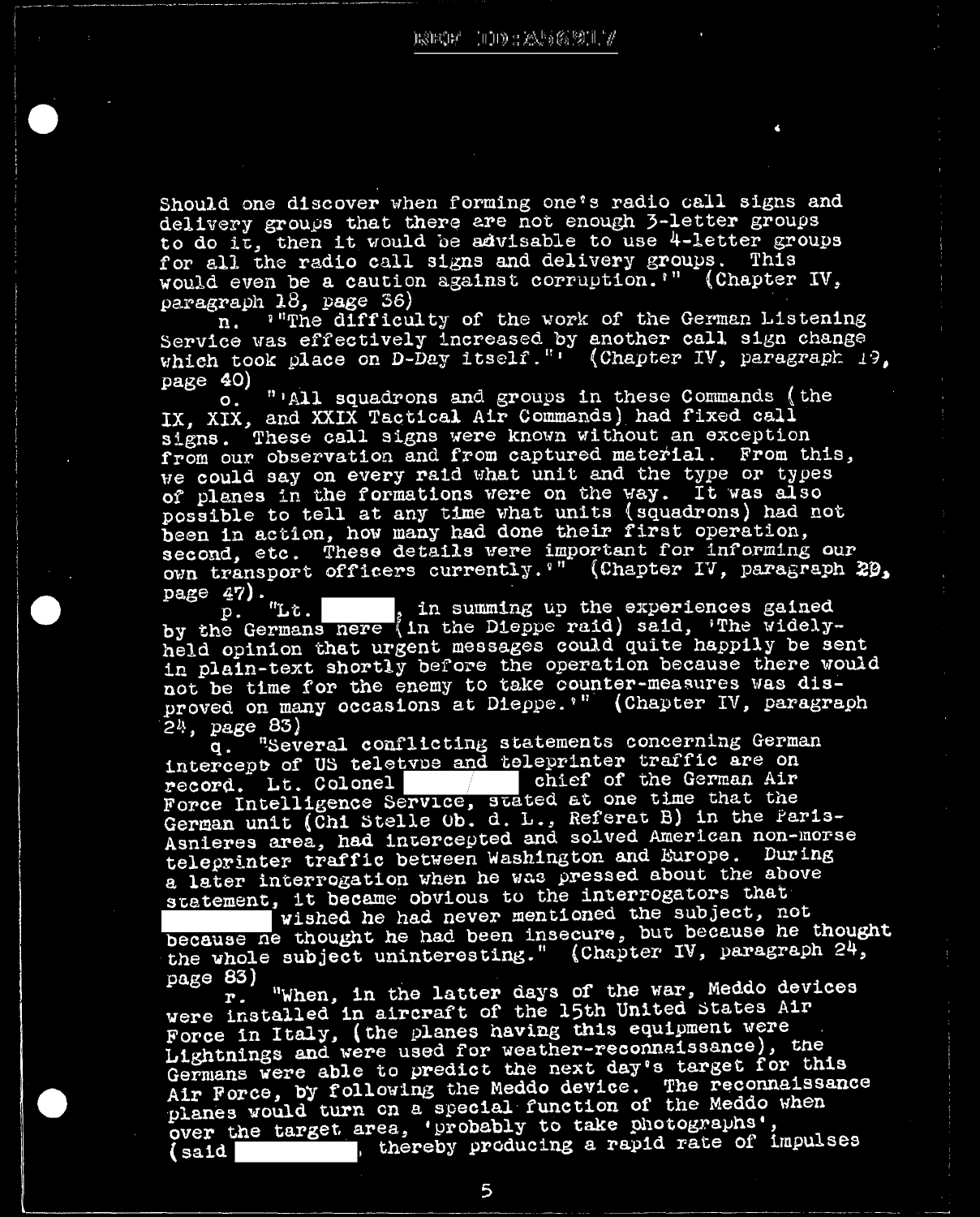which could be heard on the earphones of the German Naxburg set. As the position of the reconnaissance planes were always known by direction-finding, it was easy to determine what prospective target they were working on. In the last period of the war, every raid by the 15th Air Force confirmed German advanced warnings obtained from this source." (Chapter IV, paragraph 25, page 92)<br>s. (Concerning information which was available to the

Germans during the Dieppe Raid on 19 August 1942). "The best information came from the plain-text messages sent by the units already landed. From these messages the course of events, initial partial successes, difficulties encountered as the operation progressed, and finally the withdrawal, were apparent to German Signal Intelligence. Towards noon on this day (19 August 1942) requests for stronger and more complete air support of the Army fighting units became more and more urgent, thus providing Signal Intelligence with an excellent source of material for exploitation." (Chapter V, paragraph 27, page 1(9).

"Lt. Colonel . of the Signal Intelligence t. Agency of the Supreme Command Armed Forces (OKW/Chi) said that traffic analysis by the Germans during the landings<br>by the Allies in North Africa was not successful and did not reveal the approach of the landing forces. The approach was carried out in complete radio silence and took the Germans completely by surprise. The German Navy, said was to blame for the lack of success, but he did not explain just how the Navy was responsible." (Chapter V, paragraph 28, page 109)<br>page 109)<br>"Col.

said that the Americans at first were very careless in their transmissions but later (much to his disgust) adopted British procedure, which was more secure. The British, in addition to having had more experience than the Americans in radio transmissions, were also more cautious.

"The greatest success achieved by Col. in the whole African campaign occurred in March 1945 when he intercepted an American order to some small American units to maintain complete radio silence until 2200 hours on 17 March. realized that this meant preparations for a big  $Col.$ move, so ne promptly went to chief of Staff who would not listen to him. The onier of Staff had no Chief of Staff, faith in radio intelligence. Col. gave up trying to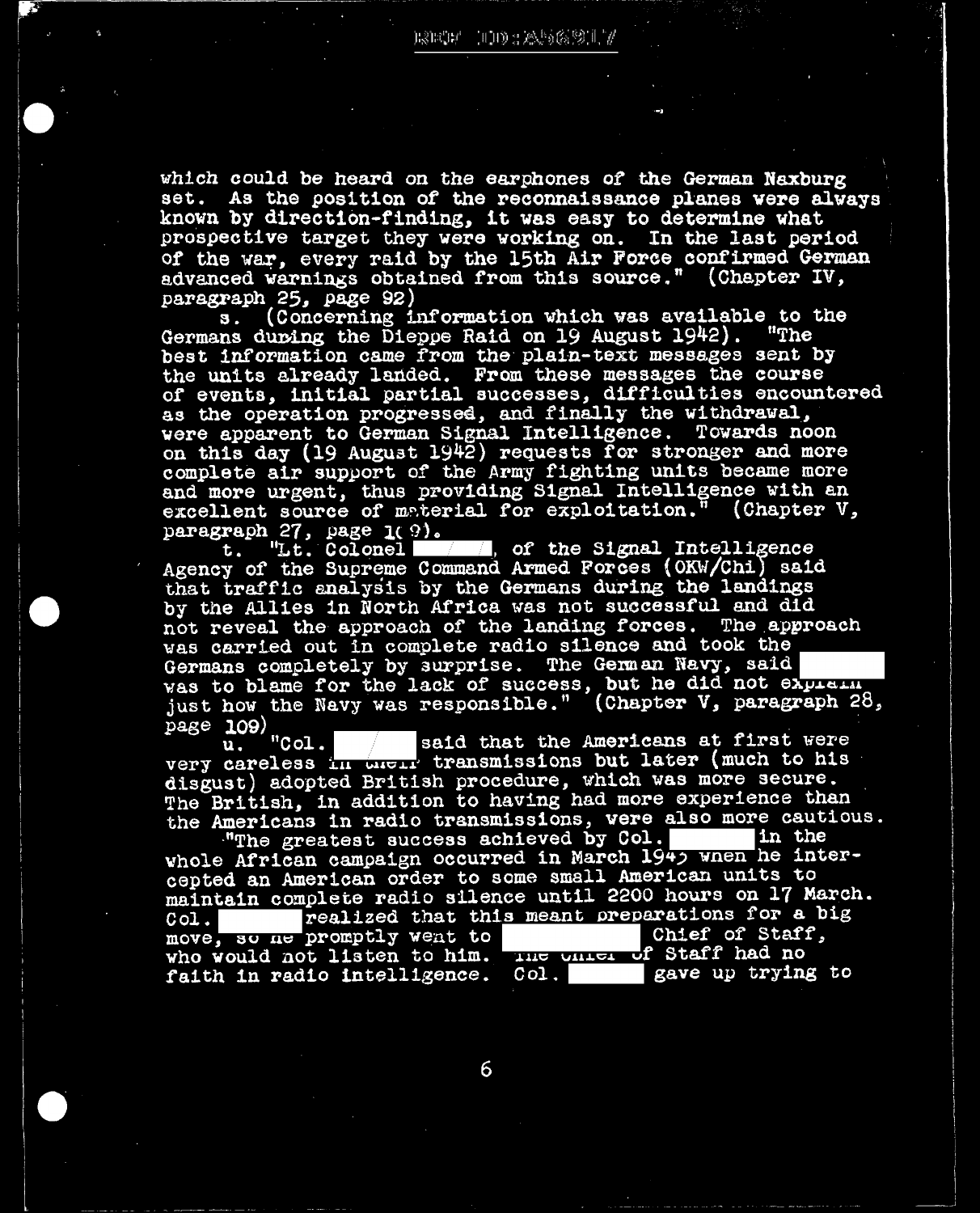convince the Chief of Staff and returned to his station, where he heard a second, and later a third message. ordering radio silence until 17 March. He went back to headquarters, this time forcing his way into own office to report to him in person. listened to him and the next day flew from Sicily to Africa and made complete plans for a defense in case the Allies did make said he actually prayed the Allies would a move. Col. attack, and on the night of 10 March they did attack. This was the greatest German success achieved by Col. outfit, and in his estimation was derived solely from careless Allied radio procedure." (Chapter V, paragraph 28, page 110)

v. "On the evening of 5 June 1944, at about 2100 hours,  $Co1$ . unit (a forward reconnaissance unit of German Counter-Interligence) notified OB West, MB Colonel

(formerly in charge of all German bounter-intelligence, and some other units and men, that the invasion was scheduled to begin that night, or at the least, within the next thirty-six hours. These people were notified by land communications, telaprinter, or, in some cases, in writing.

"Insufficient belief was placed in the report. OB West passed on the information to the commanding officers of the 7th and 15th German Armies. The 7th German Army took no action whatsoever; the 15th German Army ordered its units to be ready for immediate action. MB also attached no importance to the report and Col. **Later** heard that no action was taken.

said that sometime after D-Day, a military  $COI.$ court of inquiry was held to find out why the warnings had resulted in no action, the outcome being that no one had attached any importance to the reports." (Chapter V, para-

graph 32, page 130)<br>w. "A Russian message announcing the presence of the American planes at the Poltava base was intercepted and decoded by his unit (Sgt. unit. He was a German Army radio intelligence want, two wing in a highly successful operation against the air base on the part of German aircraft.

"From newspaper sources it was found out that actually on 21 June 1944, a group of 175 planes of the 8th United States Army Air Force in England arrived at the Poltava base on a shuttle run from their English bases. There were P-51's in addition to the above B-17's in the formation. Of the<br>B-17's, 53 were destroyed." (Chapter V, paragraph 33, page 133)<br>x. (Concerning German knowledge of preparations for<br>airborne operations in the Western front in the l

of the war, and the transfer of the 32nd and 101st Airborne